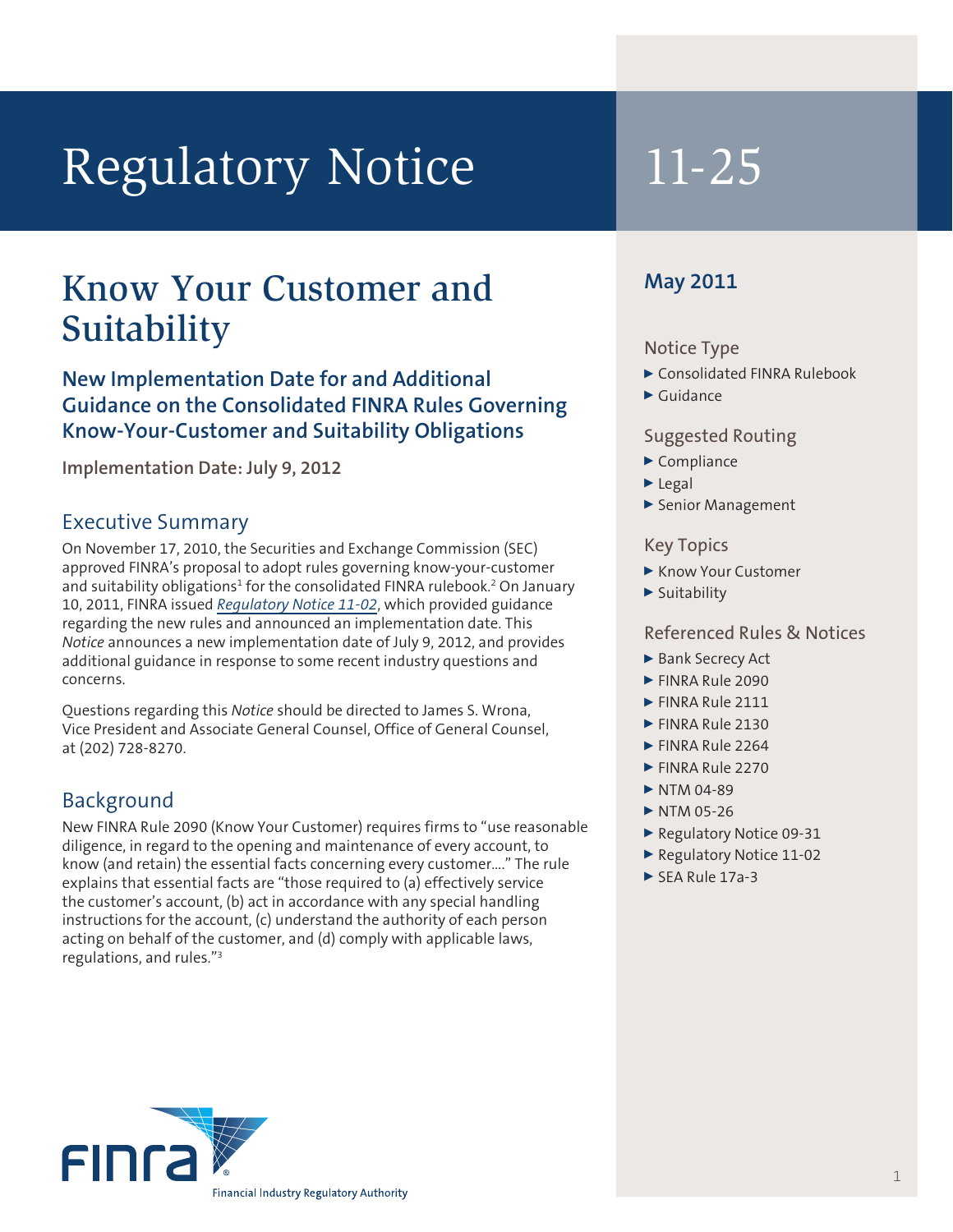New FINRA Rule 2111 (Suitability) requires that a firm or associated person "have a reasonable basis to believe that a recommended transaction or investment strategy involving a security or securities is suitable for the customer, based on the information obtained through the reasonable diligence of the member or associated person to ascertain the customer's investment profile."4

In general, the new FINRA rules retain the core features of the previous NASD and NYSE rules covering the same subject areas and codify well-settled interpretations of those rules. A few aspects of the FINRA rules, however, have created new or modified obligations. Numerous firms asked that FINRA delay the implementation date to allow more time to prepare new or update current procedures, modify automated systems, and educate their associated persons regarding compliance with the new or modified requirements. Given these concerns and the significance of the rules to both the industry and the public, FINRA believes it is appropriate to provide firms with a reasonable extension of the implementation date to comply with the new or modified requirements. Accordingly, FINRA filed with the SEC a rule change effective immediately to delay the rules' implementation date until July 9, 2012.<sup>5</sup>

#### **Discussion**

A number of firms have asked FINRA to provide additional guidance to assist them in preparing to comply with the new rules. The most frequently asked questions and FINRA's answers are discussed below.<sup>6</sup> FINRA reiterates, however, that many of the obligations under the new rules are the same as those under the predecessor rules and interpretations of those rules. FINRA emphasizes that existing guidance and interpretations regarding know-your-customer and suitability obligations continue to apply to the extent that they are not inconsistent with the new rules.

#### **Know Your Customer**

- **Q1. Does the know-your-customer obligation to "understand the authority of each person acting on behalf of the customer" require a firm to know more than the names of the persons acting on behalf of the customer?**
- **A1.** Rule 2090 generally requires a member firm to know the names of any persons authorized to act on behalf of a customer and any limits on their authority that the customer establishes and communicates to the member firm. FINRA understands, however, that some member firms may decide as a business practice to accept only those customers that do not qualify the scope of authority of persons acting on the customers' behalf in their dealings with the member firms.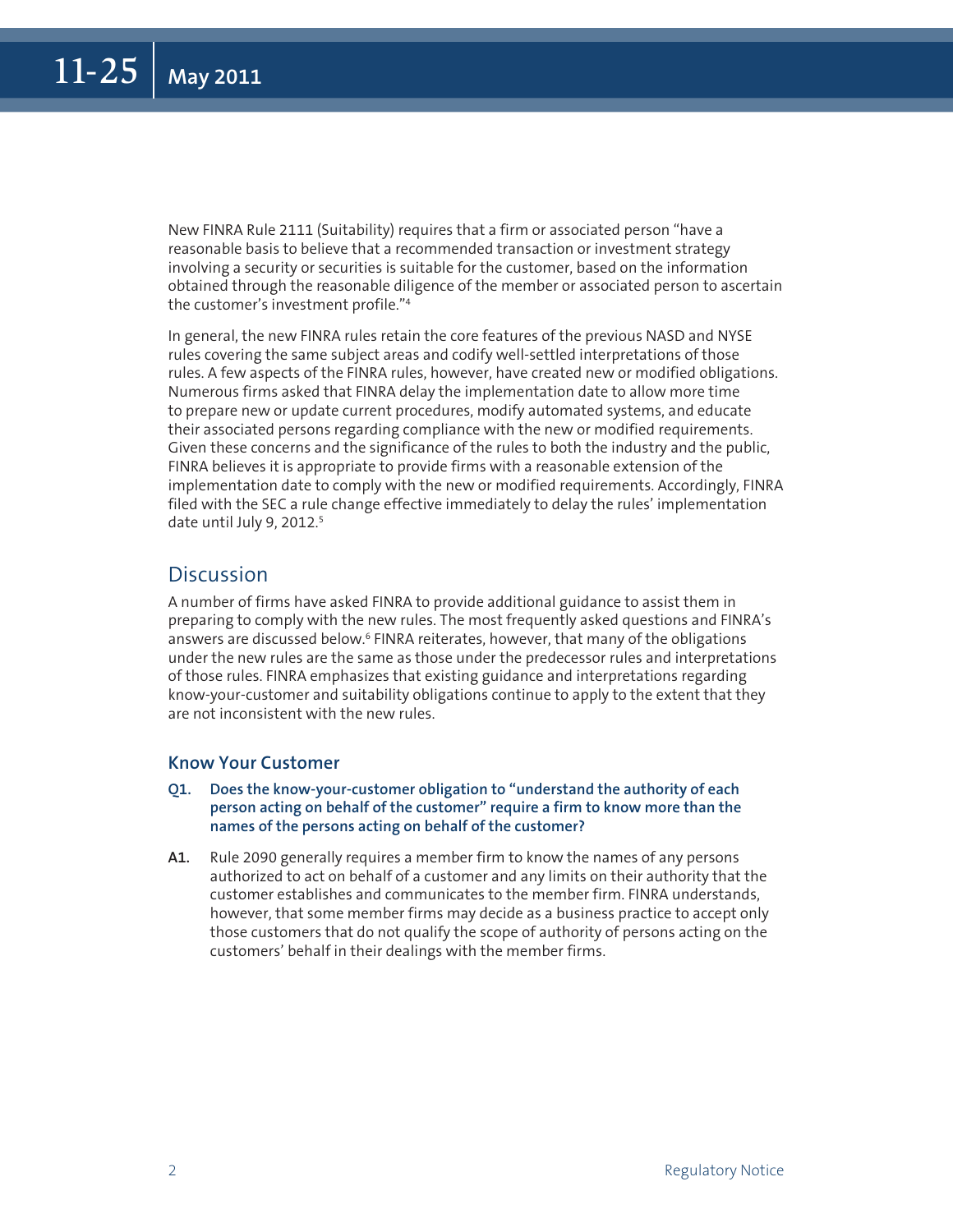#### **Suitability**

Firms' questions regarding the new suitability rule have focused on information-gathering requirements in relation to a customer's investment profile, the scope of the term "strategy," and reasonable-basis obligations.

#### **Customer's Investment Profile**

- **Q2. Does a firm have to update all customer-account documentation by the suitability rule's implementation date to capture the new "customer investment profile" factors (age, investment experience, time horizon, liquidity needs and risk tolerance) that were added to the existing list (other holdings, financial situation and needs, tax status and investment objectives)?7**
- **A2.** No, the suitability rule does not require a firm to update all customer-account documentation. The rule requires that a broker seek to obtain<sup>8</sup> and consider relevant customer-specific information when making a recommendation. Although a firm has a general obligation to evidence compliance with applicable FINRA rules, aside from the situation where a firm determines not to seek certain information (addressed in Question 3 below),<sup>9</sup> Rule 2111 does not include any explicit documentation requirements.10 The suitability rule allows firms to take a risk-based approach with respect to documenting suitability determinations. For example, the recommendation of a large-cap, value-oriented equity security generally would not require written documentation as to the recommendation. In all cases, the suitability rule applies to recommendations, but the extent to which a firm needs to evidence suitability generally depends on the complexity of the security or strategy in structure and performance and/or the risks involved. Compliance with suitability obligations does not necessarily turn on documentation of the basis for the recommendation. However, firms should understand that, to the degree that the basis for suitability is not evident from the recommendation itself, FINRA examination and enforcement concerns will rise with the lack of documentary evidence for the recommendation. In addition, documentation by itself does not cure an otherwise unsuitable recommendation.

#### **Q3. Would a firm violate the suitability rule if it makes recommendations to customers for whom it has not obtained all of the customer-specific information listed in FINRA Rule 2111(a)?**

**A3.** The essential requirement of this provision is that the member firm or associated person exercise "reasonable diligence" to ascertain the customer's investment profile. In most instances, asking a customer for the information would constitute reasonable diligence. When customer information is unavailable despite a firm's reasonable diligence, however, the firm must carefully consider whether it has a sufficient understanding of the customer to properly evaluate the suitability of the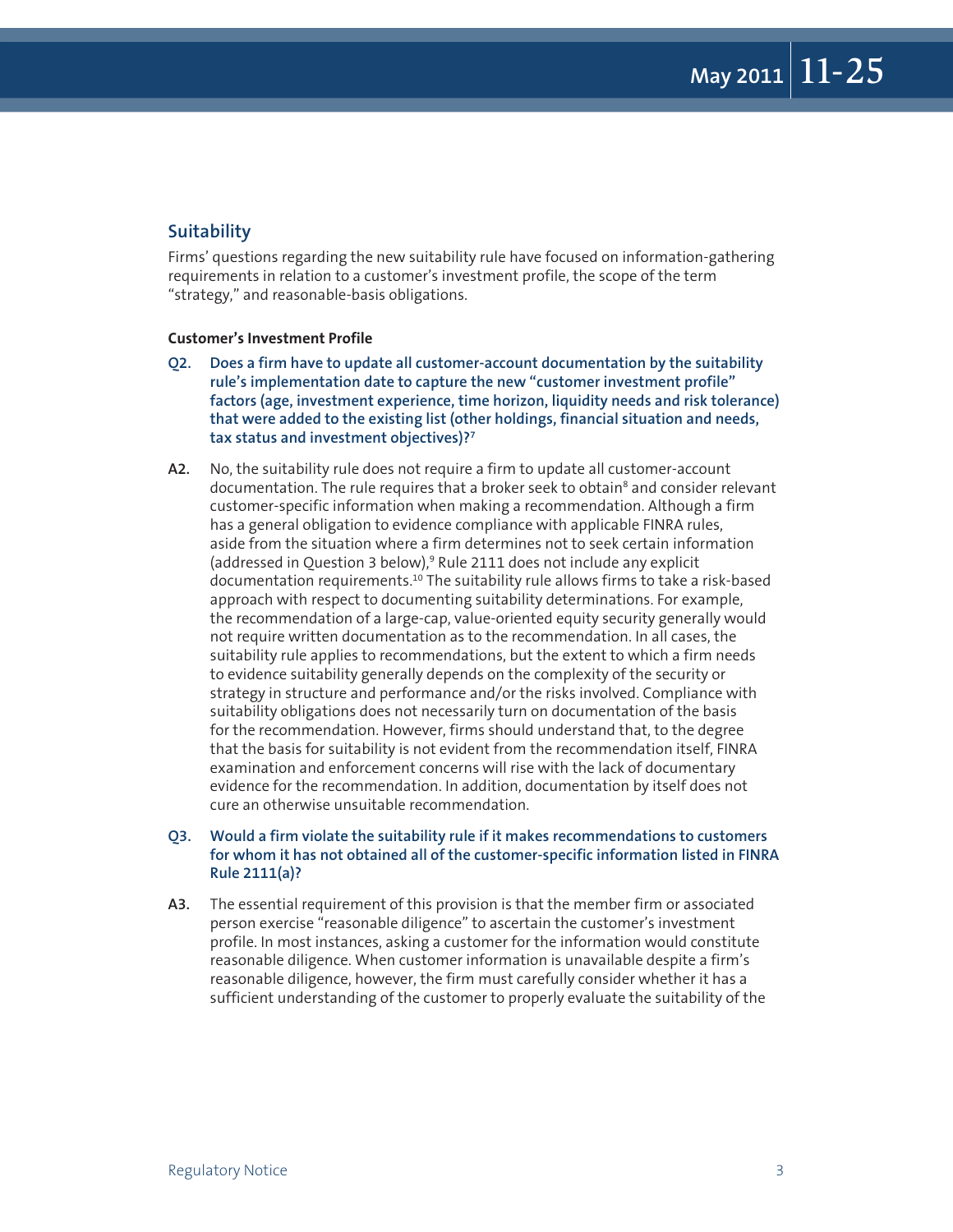recommendation. While the rule lists some of the aspects of a typical investment profile, not every factor may be relevant to all situations. Indeed, Supplementary Material .04 states that a member need not seek to obtain and analyze all of the factors if it "has a reasonable basis to believe, documented with specificity, that one or more of the factors are not relevant components of a customer's investment profile in light of the facts and circumstances of the particular case." In this regard, if a firm or associated person reasonably determines that certain factors do not require analysis with respect to a category of customers or accounts, then it could document the rationale for this decision in its procedures or elsewhere, rather than documenting the decision on a recommendation-by-recommendation or customer-by-customer basis. For example, a firm may conclude that age is irrelevant regarding all customers that are entities or liquidity needs are irrelevant regarding all customers for whom only liquid securities will be recommended.

The absence of some customer information that is not material under the circumstances generally should not affect a firm's ability to make a recommendation. To meet its suitability obligations, a firm must obtain and analyze enough customer information to have a reasonable basis to believe the recommendation is suitable. The significance of specific types of customer information generally will depend on the facts and circumstances of the particular case, including the nature and characteristics of the product or strategy at issue.

#### **Q4. How does FINRA define the terms "liquidity needs," "time horizon" and "risk tolerance" for purposes of the suitability rule?**

- **A4.** FINRA Rule 2111 does not define the terms. As a general matter, these terms are to be understood commensurate with their meaning in financial analysis. FINRA, however, offers the following guidelines:
	- Liquidity Needs: The extent to which a customer desires the ability or has financial obligations that dictate the need to quickly and easily convert to cash all or a portion of an investment or investments without experiencing significant loss in value from, for example, the lack of a ready market, or incurring significant costs or penalties.<sup>11</sup>
	- **Time Horizon:** "[T]he expected number of months, years, or decades [a customer plans to invest] to achieve a particular financial goal."12
	- **Risk Tolerance:** A customer's "ability and willingness to lose some or all of [the] original investment in exchange for greater potential returns."13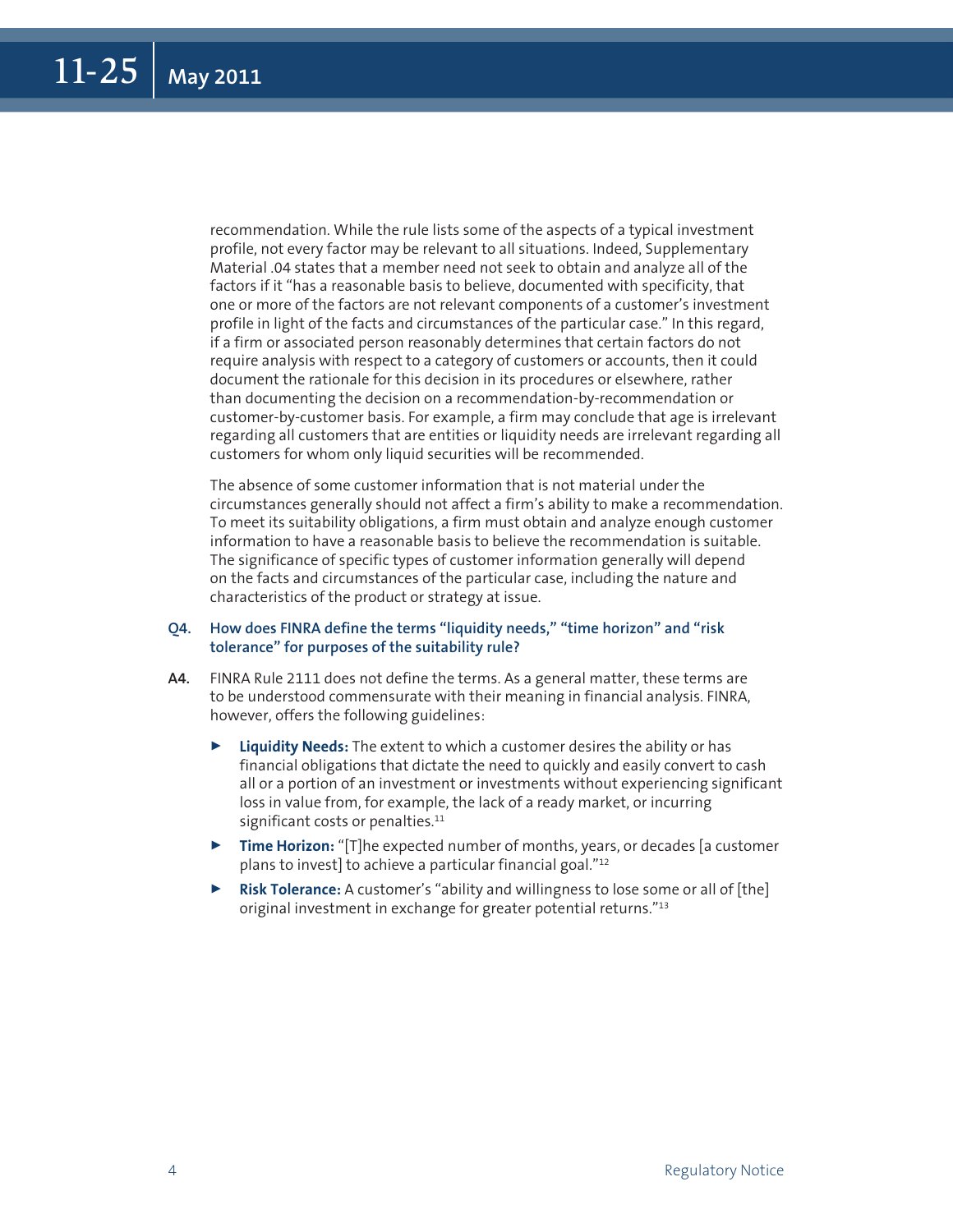FINRA recognizes that there can be an inverse relationship between an investment time horizon and liquidity needs in that the longer a customer's time horizon, the less the need for liquidity. However, a customer may have a long time horizon, but also may need or want to invest all or a portion of his or her portfolio in liquid assets to pay for unexpected expenses or take advantage of unforeseen opportunities. Furthermore, although customers with a long time horizon generally may be in a position to seek greater returns by taking on greater risk because they "can wait out slow economic cycles and the inevitable ups and downs of" the markets,<sup>14</sup> that is not always the case. Some customers with long time horizons may not desire to take on such risk and others, because of considerations outside their time horizons, are unable to do so.

#### **Q5. Can a customer with multiple accounts at a single firm have different investment profiles or investment-profile factors (***e.g.***, objectives, time horizons, risk tolerance) for those different accounts?**

**A5.** A customer could proceed in such a manner, but a firm should evidence the customer's intent to use different investment profiles or investment-profile factors for the different accounts. Nothing in this guidance, however, relieves a firm from having to ensure that the investment profiles or factors accurately reflect the customer's decisions. In addition, where a firm allows a customer to use different investment profiles or factors for different accounts rather than using a single customer profile for all of the customer's accounts, a firm could not borrow profile factors from the different accounts to justify a recommendation that would not be appropriate for the account for which the recommendation was made.

#### **Q6. Does a firm have to use the exact rule terminology when seeking to obtain customerspecific information?**

**A6.** No. FINRA is aware that some firms currently ask customers for relevant information without using the exact rule terminology or separately designating factors (*e.g.*, investment objectives that include a risk-tolerance component that is not separately labeled as such). Firms may continue to use such approaches. Firms must attempt to obtain and analyze relevant customer-specific information. Although firms should be capable of explaining how they are doing so and, where appropriate, evidencing that they are doing so, the rule does not dictate use of a specific method or process or of particular terminology.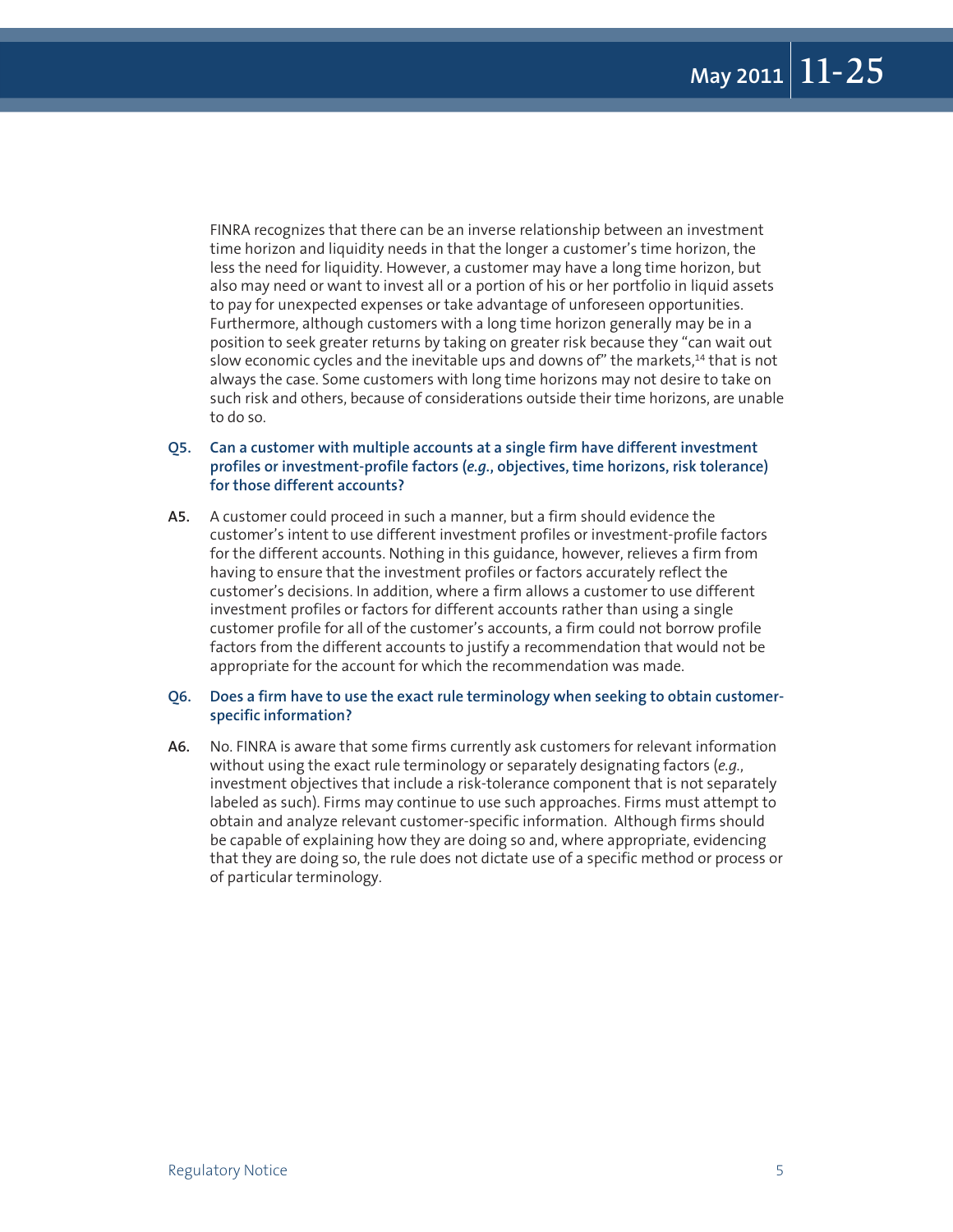#### **Strategies**

#### **Q7. What is the scope of the term "strategy" as used in FINRA Rule 2111?**

**A7.** The rule explicitly states that the term "strategy" should be interpreted broadly.15 The rule would cover a recommended investment strategy regardless of whether the recommendation results in a securities transaction or even references a specific security or securities. For instance, the rule would cover a recommendation to purchase securities using margin<sup>16</sup> or liquefied home equity<sup>17</sup> or to engage in day trading,<sup>18</sup> irrespective of whether the recommendation results in a transaction or references particular securities.

The term also would capture an *explicit* recommendation to *hold* a security or securities.<sup>19</sup> While a decision to hold might be considered a passive strategy, an explicit recommendation to hold does constitute the type of advice upon which a customer can be expected to rely. An explicit recommendation to hold is tantamount to a "call to action" in the sense of a suggestion that the customer stay the course with the investment. The rule would apply, for example, when an associated person meets with a customer during a quarterly or annual investment review and explicitly advises the customer not to sell any securities in or make any changes to the account or portfolio. The rule, however, would not cover an implicit recommendation to hold.<sup>20</sup> The rule, for instance, would not apply where an associated person remains silent regarding, or refrains from recommending the sale of, securities held in an account. That is true regardless of whether the associated person previously recommended the purchase of the securities, the customer purchased them without a recommendation, or the customer transferred them into the account from another firm where the same or a different associated person had handled the account. $21$ 

#### **Q8. What is the nature of the obligation under the suitability rule created by a hold recommendation?**

**A8.** The new rule does not change the longstanding application of the suitability rule on a recommendation-by-recommendation basis. In general, the focus remains on whether the recommendation was suitable at the time when it was made. Absent an agreement, course of conduct or unusual fact pattern that might alter the normal broker-customer relationship, a hold recommendation would not create an ongoing duty to monitor and make subsequent recommendations.<sup>22</sup>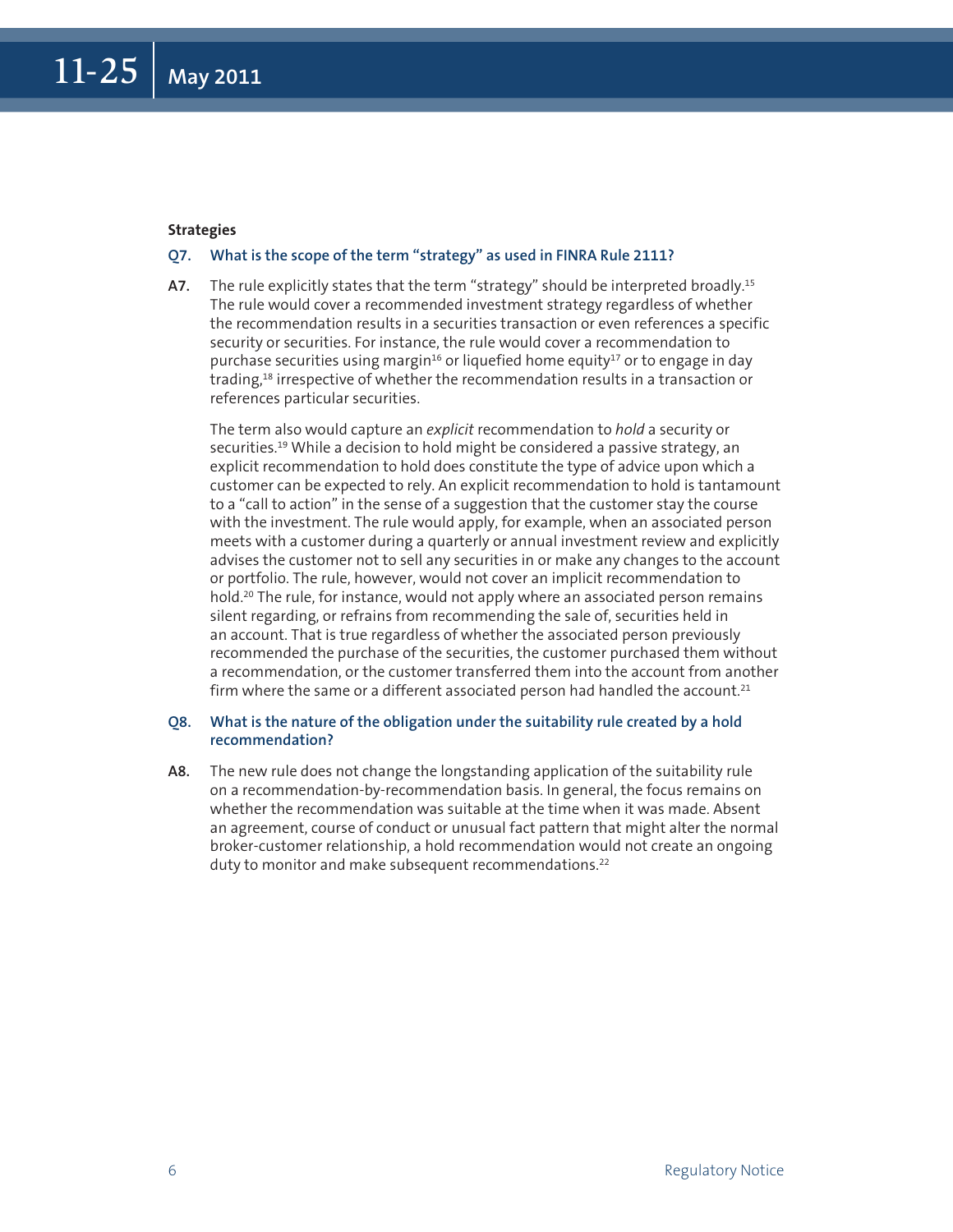- **Q9. What is the scope of the provision in Supplementary Material .03 that excludes from the rule's coverage certain types of strategy-related communications that are educational in nature?23**
- **A9.** What could be considered a "safe-harbor" provision in Supplementary Material .03 is limited in scope. Firms seeking to rely on the provision should take a conservative approach to determining whether a particular communication is eligible for such treatment. Any significant variation from the list in the safe-harbor provision would be subject to regulatory scrutiny. It is important to note, however, that the suitability rule would not apply to a firm's explanation of a strategy falling outside the safe-harbor provision if a reasonable person would not view the communication as a recommendation. Accordingly, the suitability rule would cover a firm's recommendation that a customer purchase securities using margin, whereas the rule generally would not cover a firm's brochure that simply explains the risks and benefits of margin without suggesting that the customer take action.<sup>24</sup>

#### **Q10. For purposes of the suitability rule, how should a firm document recommendations to hold in particular and recommendations of strategies more generally?**

**A10.** As discussed above, aside from the instances when a firm determines not to seek certain information (addressed in Question 3), FINRA Rule 2111 does not impose explicit documentation requirements. Each firm has a general obligation to evidence compliance with applicable FINRA rules. A firm may use a risk-based approach to evidencing compliance with the suitability rule. In that context, a firm may want to focus on hold recommendations involving securities that by their nature or due to particular circumstances could be viewed as having a shorter-term investment component, that have a periodic reset or similar mechanism that could alter the product's character over time, that are particularly susceptible to changes in certain market conditions, or that are otherwise potentially risky to hold at the time when the recommendations are made. A risk-based approach also may lead a firm to pay particular attention to hold recommendations where, at the time the recommendation is made, a customer's account has a heavy concentration in a particular security or industry sector or the security or securities in question are inconsistent with the customer's investment profile.<sup>25</sup> The same approach applies to other recommended strategies. In general, the more complex and risky the strategy, the more the firm using a risk-based approach should focus on the recommendation.

In regard to the type or form of documentation that may be needed, the facts and circumstances must inform that decision. Consistent with the discussions above, however, the complexity of and risks associated with a particular security or strategy likely will impact the level of documented analysis that is appropriate.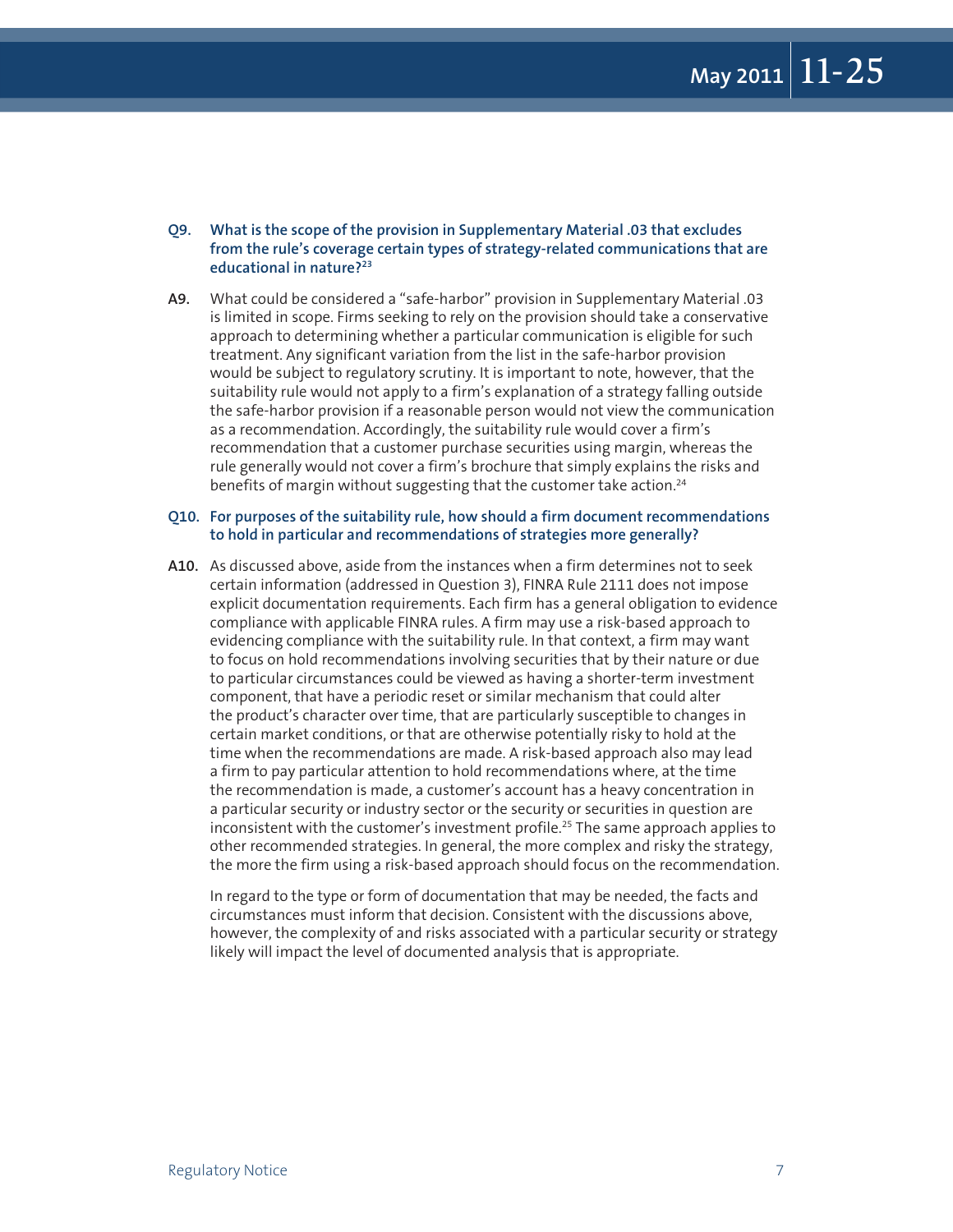#### **Reasonable-Basis Suitability**

- **Q11. For purposes of compliance with the reasonable-basis obligation,26 is it sufficient that a firm's "product committee," which conducts due diligence on products, has approved a product for sale?**
- A11. Although due diligence reviews by such committees can be extremely beneficial,<sup>27</sup> a firm's approval of a product for sale does not necessarily mean that an associated person has complied with the reasonable-basis obligation. Reasonable-basis suitability has two main components: a broker must (1) perform reasonable diligence to understand the potential risks and rewards associated with a recommended security or strategy and (2) determine whether the recommendation is suitable for at least some investors based on that understanding. A broker can violate reasonable-basis suitability under either prong of the test. That is, even if a firm's product committee has approved a product for sale, an individual broker's lack of understanding of a recommended product or strategy could violate the obligation, notwithstanding that the recommendation is suitable for some investors.28

A firm should educate its associated persons on the potential risks and rewards of the products that the firm permits them to recommend. In general, an associated person may rely on a firm's fair and balanced explanation of the potential risks and rewards of a product. However, if the associated person remains uncertain about the potential risks and rewards of a product or has reason to believe that the firm failed to address a particular issue or has done so in an incomplete or inaccurate manner, then the associated person would need to engage in further inquiry before recommending the product.

#### **Endnotes**

- 1 *See* Securities Exchange Act Release No. 63325 (November 17, 2010), 75 FR 71479 (November 23, 2010) (Order Approving Proposed Rule Change; File No. SR-FINRA-2010-039).
- 2 The current FINRA rulebook consists of (1) FINRA rules; (2) NASD rules; and (3) rules incorporated from NYSE (NYSE rules). While the NASD rules generally apply to all FINRA member firms, the NYSE rules apply only to those members of FINRA

that also are members of the NYSE. The FINRA rules apply to all FINRA member firms, unless such rules have a more limited application by their terms. For more information about the rulebook consolidation process, see *[Information](http://www.finra.org/Industry/Regulation/Notices/2008/P038122)  [Notice, March 12, 2008](http://www.finra.org/Industry/Regulation/Notices/2008/P038122)* (Rulebook Consolidation Process).

3 FINRA Rule 2090.01.

© 2011 FINRA. All rights reserved. FINRA and other trademarks of the Financial Industry Regulatory Authority, Inc. may not be used without permission. *Regulatory Notices* attempt to present information to readers in a format that is easily understandable. However, please be aware that, in case of any misunderstanding, the rule language prevails.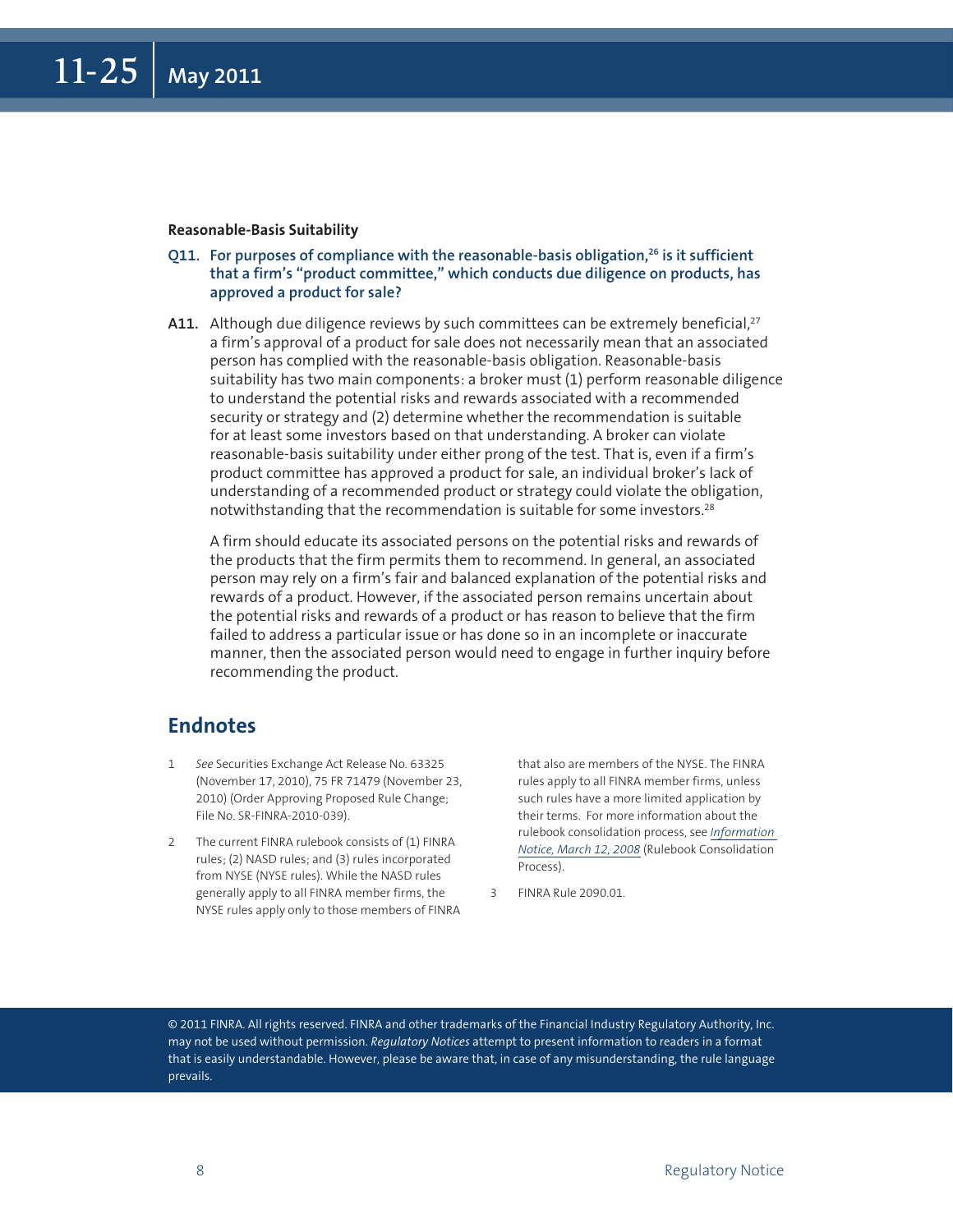- 4 FINRA Rule 2111(a).
- 5 *See* Securities Exchange Act Release No. 64260 (April 8, 2011), 76 FR 20759 (April 13, 2011) (Notice of Filing and Immediate Effectiveness of Proposed Rule Change to Delay the Implementation Date of FINRA Rule 2090 (Know Your Customer) and FINRA Rule 2111 (Suitability); File No. SR-FINRA-2011-016).
- 6 Nothing in this guidance shall be construed as altering in any manner a member firm's obligations under other applicable federal securities laws or FINRA rules, including SEA Rule 17a-3 and the Bank Secrecy Act, 31 U.S.C. §§ 5311, *et seq.*
- 7 *See* FINRA Rule 2111(a).
- 8 The term "obtained," as used in the rule's information-gathering section, does not require a firm to document the information in all instances.
- 9 *See* FINRA Rule 2111.04 (explaining that a firm that decides not to seek to obtain and analyze information about a customer-specific factor must document its reasonable basis for believing that the factor is not a relevant consideration).
- 10 FINRA notes that there are SEC and other FINRA rules that explicitly require specific types of documentation. *See, e.g.*, SEA Rule 17a-3(a)(17)(i) (A) (discussing "books and records" requirements for certain account information, including, among other things, date of birth, employment status, annual income, net worth and investment objectives, regarding an account with a natural person as a customer). *See also supra* note 6.
- 11 For purposes of considering liquidity needs in the context of FINRA Rule 2111, examples of possible liquid investments include money market funds, Treasury bills and many bluechip stocks, exchange-traded funds and mutual funds. FINRA emphasizes, however, that a high level of liquidity does not, in and of itself, mean that the recommended product is suitable for all customers. For instance, some relatively liquid products can be complex and/or risky and therefore unsuitable for some customers. *See, e.g., R[egulatory Notice 09-31](http://www.finra.org/Industry/Regulation/Notices/2009/P118953)* (June 2009) (reminding firms of their sales-practice obligations relating to leveraged and inverse exchange-traded funds).
- 12 *See w[ww.sec.gov/investor/pubs/assetallocation.](www.sec.gov/investor/pubs/assetallocation.htm) [htm](www.sec.gov/investor/pubs/assetallocation.htm)*.
- 13 *Id.*
- 14 *Id.*
- 15 *See* FINRA Rule 2111.03.
- 16 For certain requirements related to margin, see FINRA Rule 2264.
- 17 *See No[tice to Members \(NTM\) 04-89](http://www.finra.org/Industry/Regulation/Notices/2004/P012715)* (December 2004) (reminding firms that "recommending liquefying home equity to purchase securities may not be suitable for all investors and that [firms] should perform a careful analysis to determine whether liquefying home equity is a suitable strategy for an investor").
- 18 For certain requirements related to day trading, see FINRA Rules 2130 and 2270.
- 19 *See* FINRA Rule 2111.03.